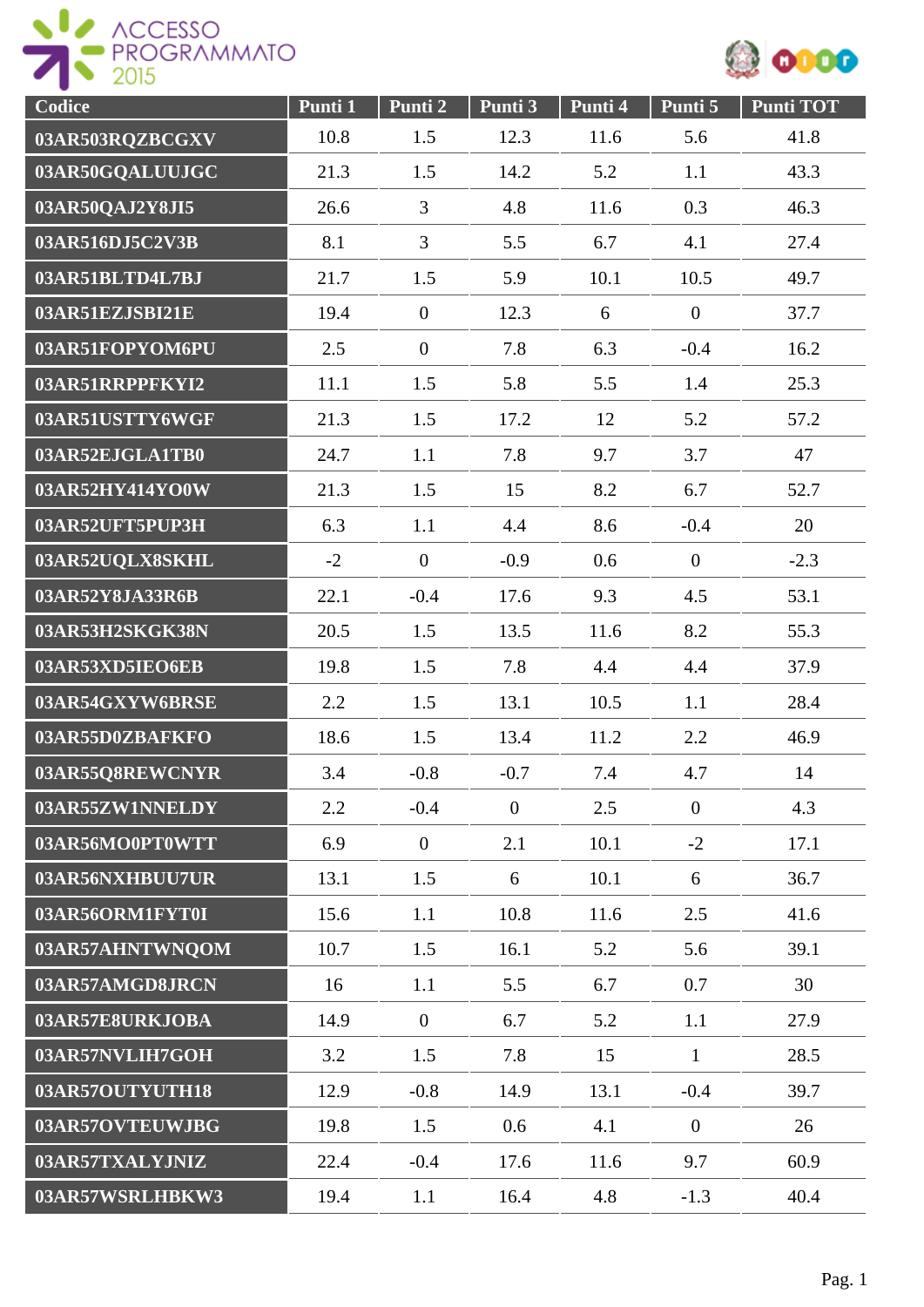



| Codice          | Punti 1 | Punti 2          | Punti 3        | Punti 4        | Punti 5        | <b>Punti TOT</b> |
|-----------------|---------|------------------|----------------|----------------|----------------|------------------|
| 03AR581GPHHDZFY | 24.7    | 1.1              | 8.9            | 11.2           | $\mathbf{1}$   | 46.9             |
| 03AR58AOCCHZXVD | 23.2    | 1.1              | 8.2            | 10.5           | 3              | 46               |
| 03AR58EOIXKO3LD | 16.4    | 1.5              | 11.6           | 3.6            | 4.1            | 37.2             |
| 03AR58I6PAERBAT | 15.2    | $-0.4$           | $\overline{2}$ | 9.3            | 8.9            | 35               |
| 03AR58VNXXY2ZHV | 19.8    | 1.5              | 3              | 13.1           | 2.6            | 40               |
| 03AR5AD0RIDWSM7 | 24.7    | 1.5              | 11.6           | 5.2            | $-1.2$         | 41.8             |
| 03AR5AJBPXCYA7K | 8.5     | 1.5              | 3.7            | 12             | 4.5            | 30.2             |
| 03AR5ALIUSAHEIY | 24.3    | $\overline{3}$   | 7.3            | 15             | $-0.8$         | 48.8             |
| 03AR5ANPOGSKHZS | 6.7     | $\mathbf{0}$     | $-2.1$         | 9.3            | 7.1            | 21               |
| 03AR5APFWOYIOXW | 20.9    | 1.5              | 7.4            | 10.1           | $\overline{3}$ | 42.9             |
| 03AR5AQISDGGGOP | 4.1     | 1.1              | 15.3           | 7.1            | 5.6            | 33.2             |
| 03AR5BBVYHGXBTB | 13.8    | 1.1              | 12.3           | 4.8            | 2.2            | 34.2             |
| 03AR5BEJR3JNZ5O | 15.2    | 1.1              | 8.5            | 2.1            | 4.4            | 31.3             |
| 03AR5BIWVJUYYRC | 23.2    | 1.5              | 9.3            | 10.5           | 2.6            | 47.1             |
| 03AR5BJFKPPVGVN | 17.1    | 1.5              | 16.8           | 4.8            | $-1.2$         | 39               |
| 03AR5BMUAOCVWHR | 19      | 1.5              | 14.6           | 11.2           | $\overline{0}$ | 46.3             |
| 03AR5BRFKIH03MV | 23.2    | 1.1              | 14.2           | 10.1           | 3              | 51.6             |
| 03AR5BXFAUE4VOQ | 21.7    | 1.5              | 4.5            | 8.6            | 1.5            | 37.8             |
| 03AR5CB6PRIXS1O | 10.1    | 1.5              | 1.5            | 9              | 4.1            | 26.2             |
| 03AR5CBVYBA1QCM | 13.1    | $\boldsymbol{0}$ | 8.6            | 8.6            | 6              | 36.3             |
| 03AR5CCBXDOVJBM | 22.4    | 1.5              | 7.4            | 13.1           | $-0.5$         | 43.9             |
| 03AR5CGGCWHJ1WT | 24.7    | 1.1              | 12.7           | 11.6           | 11.6           | 61.7             |
| 03AR5CK7JAIGIEV | 28.1    | 1.1              | 13             | 13.1           | 13.1           | 68.4             |
| 03AR5D2RBYBA0KC | $-1$    | 1.5              | $\overline{7}$ | $\overline{4}$ | $-0.1$         | 11.4             |
| 03AR5D8GPZOTCOR | 17.1    | 1.5              | 14.9           | 5.6            | 2.5            | 41.6             |
| 03AR5DGASORD3B5 | 16      | 1.5              | 10.4           | 5.9            | 4.4            | 38.2             |
| 03AR5DMWMLZNQW1 | 20.9    | 1.5              | 12.3           | 7.8            | $-0.5$         | 42               |
| 03AR5DOIYLTINKT | 25.1    | 1.5              | 8.9            | 10.5           | 1.5            | 47.5             |
| 03AR5DR5BZQPZIE | 26.6    | 1.5              | $\overline{4}$ | 10.1           | $-0.8$         | 41.4             |
| 03AR5DVPICLSG7T | 21.7    | 1.5              | 16.5           | 13.1           | 8.6            | 61.4             |
| 03AR5DWIE1440EI | 16.4    | 1.5              | 5.5            | 8.2            | 4.5            | 36.1             |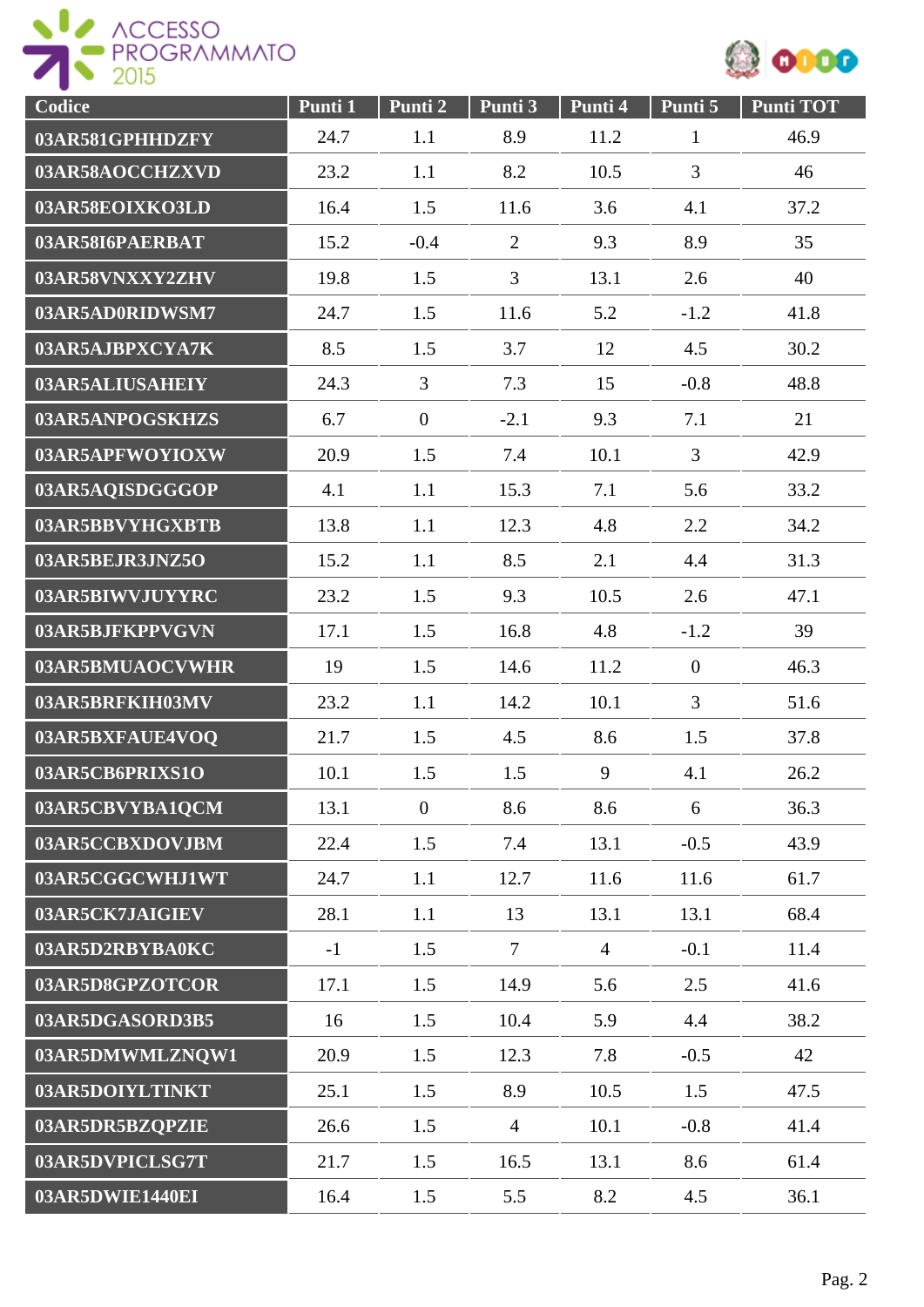



| Codice          | Punti 1 | Punti <sub>2</sub> | Punti 3 | Punti 4 | Punti 5        | <b>Punti TOT</b> |
|-----------------|---------|--------------------|---------|---------|----------------|------------------|
| 03AR5DYOCSWLOMX | 19      | 1.5                | 6.2     | 10.1    | 7.1            | 43.9             |
| 03AR5DZYV0MF2XF | 21.3    | 1.5                | 11.5    | 9.7     | 10.1           | 54.1             |
| 03AR5E1QQJEN8AP | 28.1    | 1.5                | 12.3    | 15      | 2.5            | 59.4             |
| 03AR5E6QWH4HMKT | 9.6     | 1.1                | $-1.2$  | 7.8     | 2.2            | 19.5             |
| 03AR5ECFLHRCXNA | 17.1    | 1.1                | 8.9     | 9.7     | 5.2            | 42               |
| 03AR5EMN3BRILRJ | 19.1    | 1.1                | 18      | 9       | 6              | 53.2             |
| 03AR5EPFPQWDBMZ | 11.5    | 1.5                | 13.1    | 12      | 1.8            | 39.9             |
| 03AR5EVU4PC8FX7 | 21.7    | 1.5                | 7.8     | 8.2     | 0.3            | 39.5             |
| 03AR5F8D2CX44IN | 19.4    | 1.1                | 2.8     | 9.3     | $-2.4$         | 30.2             |
| 03AR5FAWOXFLS6O | 18.6    | 1.5                | 15.3    | 11.6    | $-1.2$         | 45.8             |
| 03AR5FCJZP2MEVA | 14.5    | 1.5                | 2.6     | 9.7     | 3              | 31.3             |
| 03AR5FNEH0BRVQN | 25.1    | 1.5                | 14.6    | 7.5     | 4.1            | 52.8             |
| 03AR5GCWBQ3HDPD | 17.1    | 1.1                | 3.6     | 3.6     | $-0.8$         | 24.6             |
| 03AR5GCXTIPKJIE | 25.1    | 1.5                | 16.5    | 9.7     | 4.5            | 57.3             |
| 03AR5GGPSZLXQUK | 10.3    | 1.5                | 9.7     | 7.5     | 7.5            | 36.5             |
| 03AR5GMJVJMDCYM | 20.5    | 1.5                | 8.5     | 4.8     | $-0.8$         | 34.5             |
| 03AR5GRVJZX4VUE | 19.8    | 1.5                | 13.1    | 7.1     | 7.1            | 48.6             |
| 03AR5GTAKZYIOF5 | 28.1    | 1.5                | 14.6    | 9.3     | 10.1           | 63.6             |
| 03AR5GTMMRHGYTJ | 13.3    | 1.1                | $-2.2$  | 2.9     | $-1.2$         | 13.9             |
| 03AR5GWDIQEOSZH | 19.4    | 1.1                | 14.2    | 15      | $\mathbf{0}$   | 49.7             |
| 03AR5HANFN6OM22 | 26.2    | 1.5                | 18.7    | 9       | 2.2            | 57.6             |
| 03AR5HBMOWLCGA1 | 15.2    | $-0.8$             | 13.4    | 11.2    | $-1.2$         | 37.8             |
| 03AR5HCLVDZXQQT | 19      | 1.1                | 5.9     | 0.2     | 0.6            | 26.8             |
| 03AR5HQXKQRAXOJ | 11.5    | 1.1                | 10.4    | 8.2     | $\overline{3}$ | 34.2             |
| 03AR5HVXRMJULPM | 10.5    | $\overline{0}$     | 14.6    | 7.1     | $\overline{0}$ | 32.2             |
| 03AR5HYWAG7PVAB | 17.1    | 1.1                | 12.3    | 12      | 5.2            | 47.7             |
| 03AR5I1NOGNAOCU | 28.5    | $\overline{3}$     | 18.7    | 12      | 16.1           | 78.3             |
| 03AR5I7Z4CLH6NZ | 14.5    | 1.5                | 13.1    | 15      | 1.4            | 45.5             |
| 03AR5ILDB7P4LXG | 21.3    | 1.5                | 17.6    | 7.1     | 8.2            | 55.7             |
| 03AR5IO6RULH8UJ | 17.9    | 1.5                | 1.1     | 7.1     | 1.1            | 28.7             |
| 03AR5IOFZCZE20I | 20.5    | 1.1                | 19.1    | 13.5    | 9.3            | 63.5             |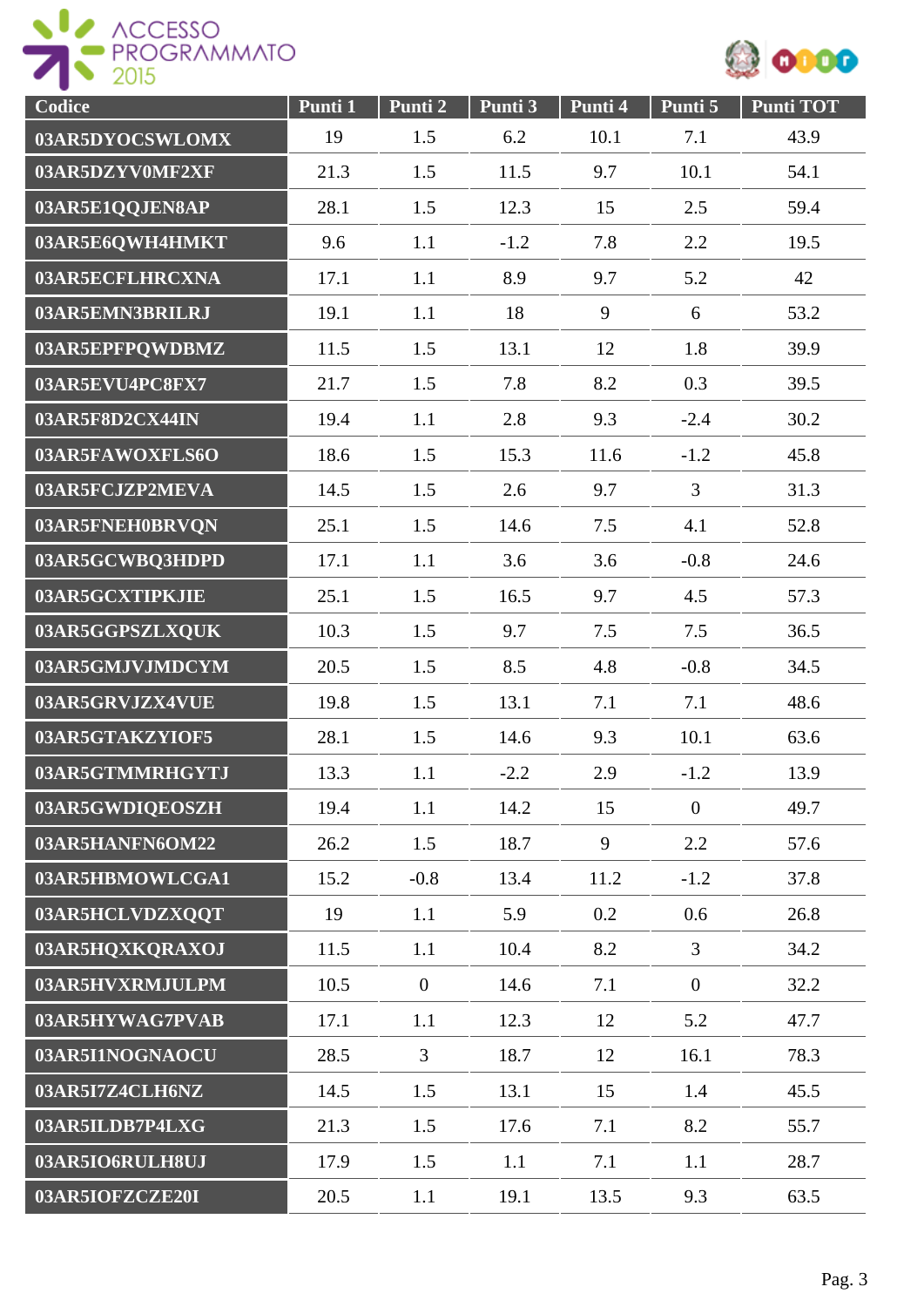



| Codice          | Punti 1        | Punti 2          | Punti 3          | Punti 4          | Punti 5          | <b>Punti TOT</b> |
|-----------------|----------------|------------------|------------------|------------------|------------------|------------------|
| 03AR5IQPQDND3JL | 20.2           | 3                | 13.1             | 10.1             | 3.3              | 49.7             |
| 03AR5IRGKBOREAX | 11.5           | 1.5              | 19.5             | 7.1              | 0.3              | 39.9             |
| 03AR5IWOVEC4MOO | 19.4           | 1.5              | 12.7             | 8.2              | 1.4              | 43.2             |
| 03AR5JAROPHFPEC | 19             | 3                | 12.6             | 3.6              | $-2$             | 36.2             |
| 03AR5JD2G2CKDF4 | 17.9           | 1.5              | 16.1             | 9.7              | $-2$             | 43.2             |
| 03AR5JDO3L7Z3EU | 14.1           | $-0.4$           | 5.5              | 7.8              | 1.1              | 28.1             |
| 03AR5JFWMTJ5NMA | 28.1           | 1.1              | 5.1              | 11.6             | 0.3              | 46.2             |
| 03AR5JOMG0LMOEO | 19.4           | 1.1              | 4.4              | 11.2             | $-0.4$           | 35.7             |
| 03AR5JSSDOYU3JT | 15.7           | 1.5              | 16.1             | 13.5             | 1.1              | 47.9             |
| 03AR5JUODOQKQID | 20.9           | 1.1              | 16.1             | 7.8              | 10.4             | 56.3             |
| 03AR5JUX2MIS5BT | 17.5           | 1.5              | 18               | 6.3              | 6                | 49.3             |
| 03AR5K8MSB8HEXU | 21.3           | $\overline{3}$   | 21               | 8.2              | 5.2              | 58.7             |
| 03AR5KBIPPAP0EG | 22.4           | 1.5              | 9.7              | 9.3              | 5.6              | 48.5             |
| 03AR5KDODVAU2NS | 17.1           | 1.1              | 4.7              | 5.9              | 0.7              | 29.5             |
| 03AR5KG01B5RXFN | 18.7           | 1.5              | 8.2              | 9.7              | 5.6              | 43.7             |
| 03AR5KGNQTCHQDE | 20.9           | 1.5              | $\mathbf{1}$     | 7.1              | 2.6              | 33.1             |
| 03AR5KJXTZX1O0X | 18.3           | $\overline{3}$   | 13.5             | 5.6              | 4.1              | 44.5             |
| 03AR5KTBNIM0EB7 | 16             | 1.5              | 5.9              | 5.6              | 1.5              | 30.5             |
| 03AR5KUB4E0PQQ6 | $\overline{0}$ | $\boldsymbol{0}$ | $\boldsymbol{0}$ | $\boldsymbol{0}$ | $\boldsymbol{0}$ | $\overline{0}$   |
| 03AR5KXWPUOARBC | 23.2           | 1.5              | 16.5             | 8.6              | 6                | 55.8             |
| 03AR5KYRF3HXNVA | 17.1           | $-0.8$           | 4.4              | 9.3              | 0.7              | 30.7             |
| 03AR5KZIW8WEWY1 | 21             | 1.5              | 9.7              | 9.7              | 0.7              | 42.6             |
| 03AR5KZUGSFRVYD | 5.7            | 1.1              | 8.1              | $-0.9$           | $-1.7$           | 12.3             |
| 03AR5L0GBOGBUR5 | 25.1           | 1.5              | 16.1             | 13.5             | 13.1             | 69.3             |
| 03AR5LC6UKMUIMV | 22.1           | 1.1              | 14.2             | 4.4              | 4.1              | 45.9             |
| 03AR5LFVOFCGGVE | 21.3           | 1.1              | $-1$             | 4.8              | $\mathbf{0}$     | 26.2             |
| 03AR5LH607EPWNZ | 27             | $\overline{3}$   | 13.1             | 13.1             | 11.6             | 67.8             |
| 03AR5LJGJMVSAE2 | 23.2           | 1.1              | 11.9             | 9.3              | 9.7              | 55.2             |
| 03AR5LNMSZKKJQS | 20.2           | 1.5              | 9.7              | 3.7              | $\overline{3}$   | 38.1             |
| 03AR5LPUBHVRTZ6 | 20.9           | 1.5              | 11.2             | 12               | 0.3              | 45.9             |
| 03AR5LV5N2CIESF | 15.6           | 1.5              | 5.9              | $\overline{4}$   | 5.6              | 32.6             |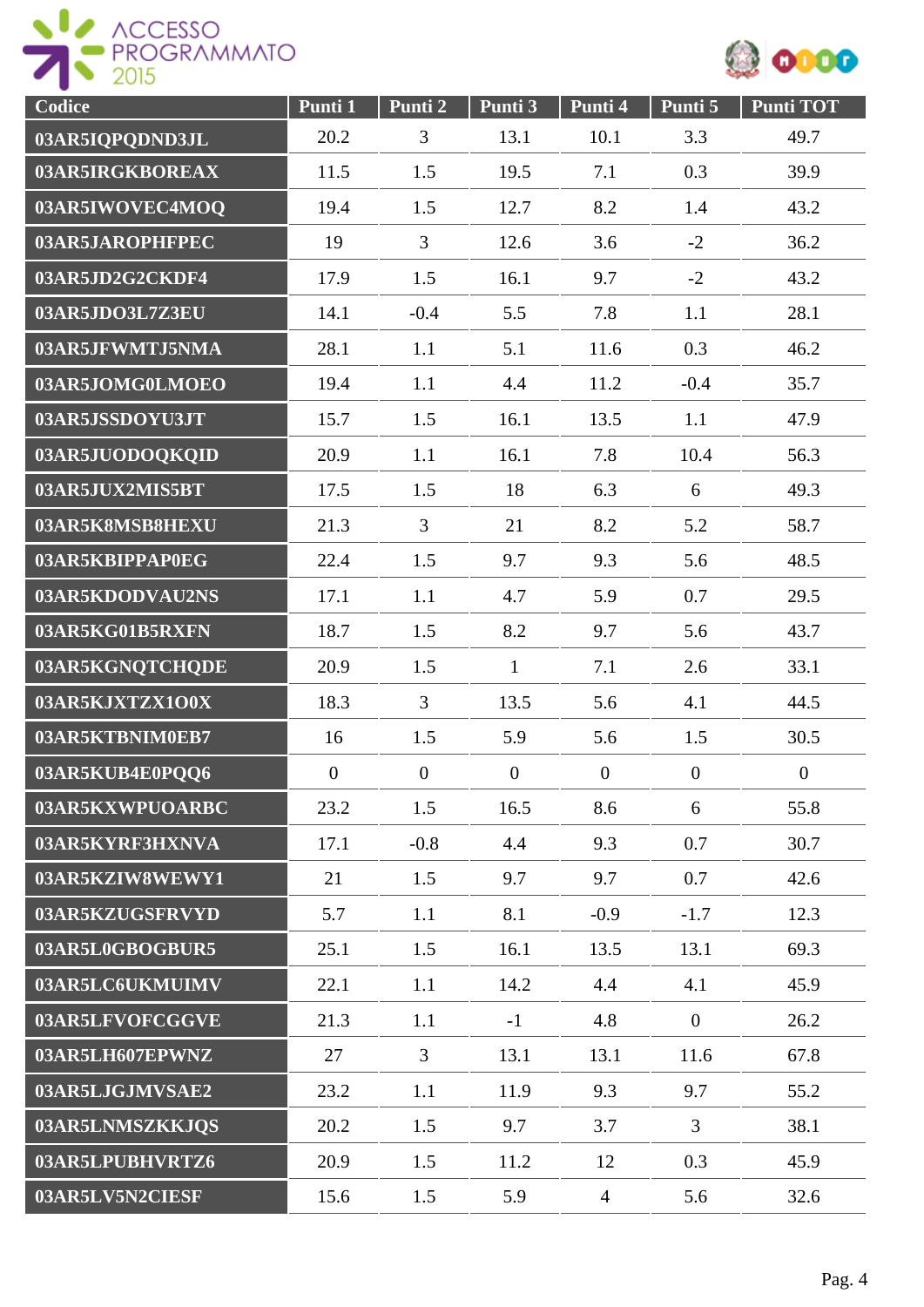



| Codice          | Punti 1 | Punti <sub>2</sub> | Punti 3        | Punti 4 | Punti 5          | Punti TOT |
|-----------------|---------|--------------------|----------------|---------|------------------|-----------|
| 03AR5LYNV44C3GE | 22.8    | 1.1                | $\overline{4}$ | 9.3     | 1.1              | 38.3      |
| 03AR5M15EGYOWRA | 19.8    | $\overline{3}$     | 15.7           | 6       | 2.2              | 46.7      |
| 03AR5MDENMRDQIH | 16      | 1.5                | 7.4            | 13.5    | $\mathbf{0}$     | 38.4      |
| 03AR5MJH2IJPZBZ | 6.3     | 1.5                | 19.5           | 11.6    | 2.2              | 41.1      |
| 03AR5MKO32OH6VN | 9.1     | $-0.8$             | 7.3            | 13.1    | $-0.9$           | 27.8      |
| 03AR5MMAVKC8ACO | 12.2    | $-0.8$             | 2.1            | $-0.5$  | 1.1              | 14.1      |
| 03AR5MNTH5TPXBM | 10.3    | 1.1                | 12.7           | 3.6     | $-0.9$           | 26.8      |
| 03AR5MPBZN4WHAA | 22.8    | 1.1                | 10             | 11.2    | 0.3              | 45.4      |
| 03AR5MQLNIN03QC | 14.5    | 1.5                | 17.6           | 3.3     | $-0.1$           | 36.8      |
| 03AR5MU6CLSVYXJ | 19.1    | 1.5                | 12.7           | 7.5     | 3.7              | 44.5      |
| 03AR5N0CFROMOO1 | 19.8    | 1.5                | 13.8           | 3.7     | $\mathbf{0}$     | 38.8      |
| 03AR5N3UOUKXVBQ | 10      | 1.5                | $\overline{4}$ | 10.5    | 4.8              | 30.8      |
| 03AR5NEBMJTOOHG | 13.3    | 1.1                | 5.8            | 8.6     | $-3.2$           | 25.6      |
| 03AR5NNLYUOSRWD | 16.7    | 1.1                | 7.3            | 8.6     | $\boldsymbol{0}$ | 33.7      |
| 03AR5NNNQCJPTV6 | 13.8    | 1.1                | 8.6            | 8.6     | 4.5              | 36.6      |
| 03AR5NOUMOVONOE | 16.4    | 1.5                | 14.6           | 5.2     | 5.6              | 43.3      |
| 03AR5NQKLWPLFRM | 21.7    | 1.1                | 14.6           | 11.6    | $\mathbf{1}$     | 50        |
| 03AR5NQNLZNZPTV | 9.7     | $\overline{3}$     | 15             | 13.1    | 7.8              | 48.6      |
| 03AR5O13LCQLEWT | 5.5     | 1.1                | 8.8            | 7.8     | 5.6              | 28.8      |
| 03AR5OC0DPCUM7F | 2.1     | 1.1                | 8.1            | 10.1    | $-0.5$           | 20.9      |
| 03AR5OFV0ZUMBDI | 18.7    | 1.5                | 4.1            | 11.6    | 0.7              | 36.6      |
| 03AR5OHBAGMQJJ1 | 16.8    | $-0.4$             | 12.7           | 12      | $-0.1$           | 41        |
| 03AR5OHEOFLK7JD | 21.3    | $\overline{3}$     | 20.6           | 8.2     | 8.2              | 61.3      |
| 03AR5OLDOEAOHWP | 20.2    | 1.1                | 19.5           | 12      | $\mathbf{0}$     | 52.8      |
| 03AR5OMMEWMCALK | 16      | 1.5                | 2.9            | 6.7     | 1.1              | 28.2      |
| 03AR5OOHSXIRIXA | 26.2    | 1.5                | 8.2            | 15      | 5.1              | 56        |
| 03AR5OONCTDSWXV | 26.2    | $\overline{3}$     | 8.1            | 9.7     | 4.8              | 51.8      |
| 03AR5OTQYNRNEAW | 19      | 1.1                | 3.6            | 3.6     | 2.6              | 29.9      |
| 03AR5OZGOQ0HHSO | 20.2    | 1.5                | 21             | 6.3     | 1.1              | 50.1      |
| 03AR5P4RERCEKCO | 13.3    | 3                  | 9.6            | 5.9     | $-0.4$           | 31.4      |
| 03AR5P73O3EU0GW | 5.9     | $\boldsymbol{0}$   | 2.9            | 9.7     | $\overline{0}$   | 18.5      |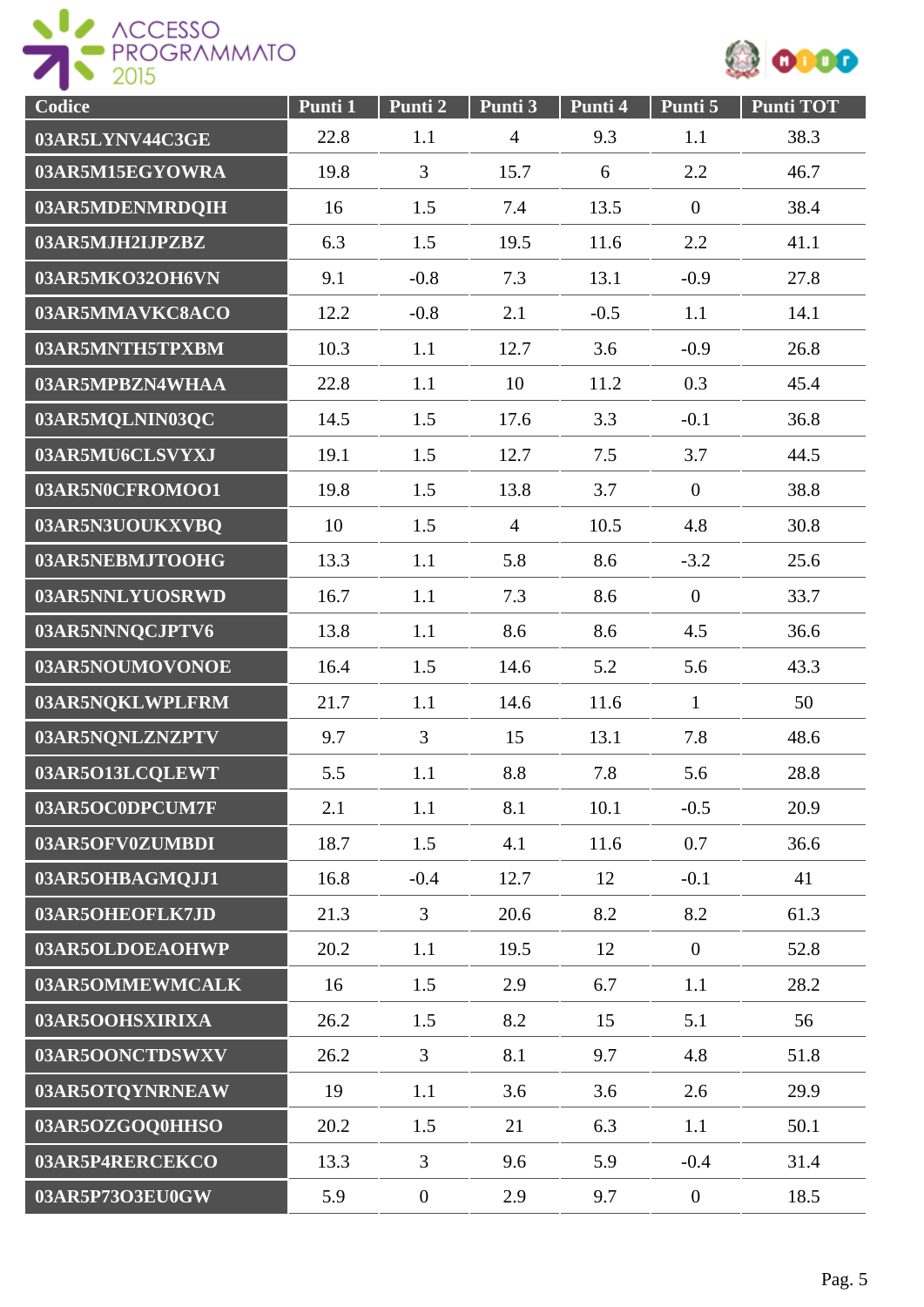



| Codice          | Punti 1 | Punti 2          | Punti 3 | Punti 4 | Punti 5        | <b>Punti TOT</b> |
|-----------------|---------|------------------|---------|---------|----------------|------------------|
| 03AR5P86DYGTZA2 | 14.8    | $-0.8$           | 6.9     | 11.2    | $-1.7$         | 30.4             |
| 03AR5PB0DG1G2XZ | 23.2    | $\boldsymbol{0}$ | 11.2    | 8.2     | 2.6            | 45.2             |
| 03AR5PCQSKO5Q1B | 9.7     | 1.5              | 6       | 4.5     | 6              | 27.7             |
| 03AR5PJ3WDINNB8 | 17.9    | 1.5              | 10      | 7.8     | 1.1            | 38.3             |
| 03AR5PKVM42ZKHN | 20.9    | 1.5              | 9.3     | 10.1    | 7.1            | 48.9             |
| 03AR5PLDMPZQRSC | 22.4    | 1.1              | 20.2    | 7.8     | 5.9            | 57.4             |
| 03AR5PLJEKARV6R | 16.7    | 3                | 13.4    | 7.8     | $\mathbf{0}$   | 40.9             |
| 03AR5POEQTSEXQO | 17.2    | 1.1              | 14.5    | 6.3     | 3.7            | 42.8             |
| 03AR5PRAYVYBOVZ | 20.5    | 1.1              | 19.5    | 8.2     | 3.7            | 53               |
| 03AR5PWUYPMRWPT | 19.4    | 1.5              | 12.3    | 6.7     | $-0.8$         | 39.1             |
| 03AR5PYJ4463V8A | 16.8    | 1.1              | 11.6    | 3.7     | 4.1            | 37.3             |
| 03AR5QDUHVJBDR6 | 21.3    | 1.1              | 1.4     | 7.8     | 1.1            | 32.7             |
| 03AR5QIBCEXALN3 | 20.5    | $-0.8$           | 12.6    | 7.4     | $\overline{0}$ | 39.7             |
| 03AR5QOB8Y2ZOSU | 1.5     | 1.1              | 12.6    | 7.4     | 2.8            | 25.4             |
| 03AR5QQ8UPJMDNT | 17.5    | $\boldsymbol{0}$ | 3.3     | 11.2    | 4.8            | 36.8             |
| 03AR5QSTGBXBSHK | 28.1    | 1.1              | 17.6    | 15      | 14.6           | 76.4             |
| 03AR5QVJ8FAW02O | 16.4    | 1.5              | 3.7     | 9.7     | 0.7            | 32               |
| 03AR5QWVTEJ1BON | 13.8    | $-0.4$           | 8.9     | 11.6    | 2.6            | 36.5             |
| 03AR5R2BMZJ03YR | 13.4    | 1.5              | 4.8     | 13.1    | 1.5            | 34.3             |
| 03AR5R2STPJGZP7 | 20.9    | $-0.4$           | 12      | 8.6     | 7.5            | 48.6             |
| 03AR5RFIFCDXEYF | 20.2    | 1.5              | 9.2     | 6.3     | 1.5            | 38.7             |
| 03AR5RGTTWMU0NP | 26.2    | 1.5              | 15.7    | 12      | $-0.8$         | 54.6             |
| 03AR5RQDFIFYDDO | 15.2    | 1.1              | 12.7    | 5.9     | $-0.9$         | 34               |
| 03AR5RRYUI8UZOA | 18.6    | 1.1              | 9.3     | 2.1     | $\overline{0}$ | 31.1             |
| 03AR5RTKJ0HOUHN | 19.8    | 1.5              | 16.1    | 10.5    | 6              | 53.9             |
| 03AR5RX8R2FTAT0 | 11.6    | 1.5              | 4.5     | 11.6    | 6.7            | 35.9             |
| 03AR5S1MQSGKGKZ | 13.3    | $-0.4$           | 0.7     | 4.4     | $-0.8$         | 17.2             |
| 03AR5SAUWLQDS5Q | 19.4    | $\overline{0}$   | 6.7     | 6.7     | $-0.4$         | 32.4             |
| 03AR5SH1PVR4NQS | 21.3    | 1.5              | 9.3     | 7.8     | $\overline{0}$ | 39.9             |
| 03AR5SJZEQQKDW7 | 19.4    | 1.1              | 10      | 8.2     | $-1.2$         | 37.5             |
| 03AR5SPYTVWYRNE | 22.8    | 1.5              | 14.2    | 9.7     | $\overline{4}$ | 52.2             |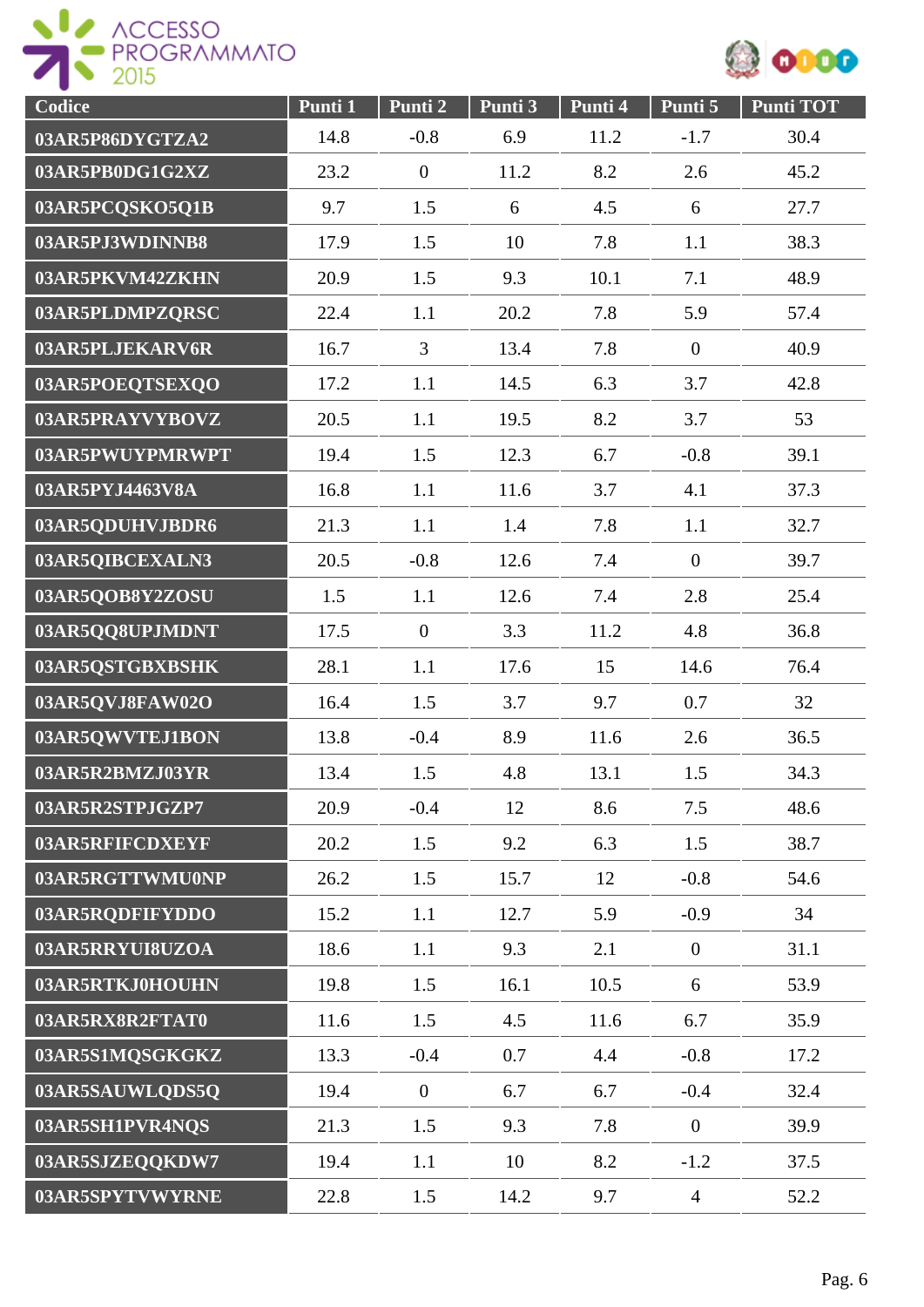



| Codice          | Punti 1 | Punti 2        | Punti <sub>3</sub> | Punti 4 | Punti 5          | <b>Punti TOT</b> |
|-----------------|---------|----------------|--------------------|---------|------------------|------------------|
| 03AR5STZ7YPQJQH | 22.4    | 1.5            | 7.4                | 11.2    | 6                | 48.5             |
| 03AR5T3JHOT58SO | 17.5    | 1.1            | 7.8                | 12      | $\overline{0}$   | 38.4             |
| 03AR5TECPUS4EEW | 5.8     | $\overline{3}$ | 3.2                | 9.7     | 1.8              | 23.5             |
| 03AR5TLJWQMJEDB | 18.3    | $\overline{3}$ | 10.1               | 11.6    | $-2.4$           | 40.6             |
| 03AR5TOBLX2X6E0 | 12.2    | 1.1            | 15.3               | 13.5    | 6.7              | 48.8             |
| 03AR5TRWFD2WVKI | 15.6    | 1.5            | 5.5                | 12      | $\overline{4}$   | 38.6             |
| 03AR5TTIGOQVF8X | 17.5    | 1.1            | 6.6                | 8.6     | $\overline{0}$   | 33.8             |
| 03AR5TTIQNILDMY | 22.1    | 1.1            | 10.1               | 13.5    | 6.3              | 53.1             |
| 03AR5TULBC5XBQJ | 23.2    | $\overline{3}$ | 19.1               | 4.8     | $\overline{4}$   | 54.1             |
| 03AR5TWEVPXT4F8 | 16.8    | 1.5            | 16.1               | 3.7     | 2.6              | 40.7             |
| 03AR5TXMWBULCPP | 10.7    | 1.1            | 13                 | 8.2     | $-0.4$           | 32.6             |
| 03AR5U71RGT2VSU | 15.6    | 1.5            | 13.1               | 5.9     | 5.6              | 41.7             |
| 03AR5UEJFSSASPY | 26.6    | 1.5            | 0.3                | 13.1    | $\mathbf{1}$     | 42.5             |
| 03AR5UG6OPN7W32 | 11.9    | 1.1            | 6.7                | 8.2     | 3.7              | 31.6             |
| 03AR5UHRFCP1Z4R | 19.1    | 1.5            | 14.6               | 6.7     | 2.6              | 44.5             |
| 03AR5UKECEEBSW2 | 1.9     | 1.1            | $-0.4$             | 1.7     | $\boldsymbol{0}$ | 4.3              |
| 03AR5UM2KRPNRHK | 22.4    | $\overline{0}$ | 14.6               | 13.1    | $\overline{0}$   | 50.1             |
| 03AR5USME4S4RTX | 17.9    | 1.1            | 10.8               | 13.1    | 5.2              | 48.1             |
| 03AR5UUTS0QFVUD | 8.5     | $\overline{0}$ | 0.7                | 9.7     | 2.6              | 21.5             |
| 03AR5V3HED3PKMV | 13.8    | 1.5            | 14.6               | 7.1     | $\overline{0}$   | 37               |
| 03AR5V7ORUXSJ2X | 19.8    | $-0.4$         | $\tau$             | 10.1    | 6.3              | 42.8             |
| 03AR5V8CGARFAAF | 20.9    | 3              | 20.6               | 10.1    | $\overline{0}$   | 54.6             |
| 03AR5VCYWLXDAFP | 6.2     | $-0.4$         | 17.6               | 7.8     | $\overline{0}$   | 31.2             |
| 03AR5VHVTKAMFCQ | 16.4    | $\overline{3}$ | 8.9                | 6.3     | $-1.2$           | 33.4             |
| 03AR5VJII1HDBVW | 4.1     | $-0.4$         | 8.6                | 10.5    | $-0.8$           | 22               |
| 03AR5VLFZRALGJV | 11.2    | $\overline{3}$ | 11.2               | 8.6     | 2.2              | 36.2             |
| 03AR5VPNSTMQH5Z | 17.1    | 1.5            | 11.2               | 8.6     | 4.5              | 42.9             |
| 03AR5VXRF8UWHUV | 22.4    | 3              | 18.7               | 15      | 9.7              | 68.8             |
| 03AR5W1TTCFNZX7 | 14.1    | $-0.4$         | 5.9                | 9.3     | 0.3              | 29.2             |
| 03AR5WF8ISLLUO2 | 28.1    | 1.5            | 4.1                | 15      | 1.8              | 50.5             |
| 03AR5WJOZ3RUXEN | 21.7    | 1.5            | 11.2               | 11.6    | 4.1              | 50.1             |